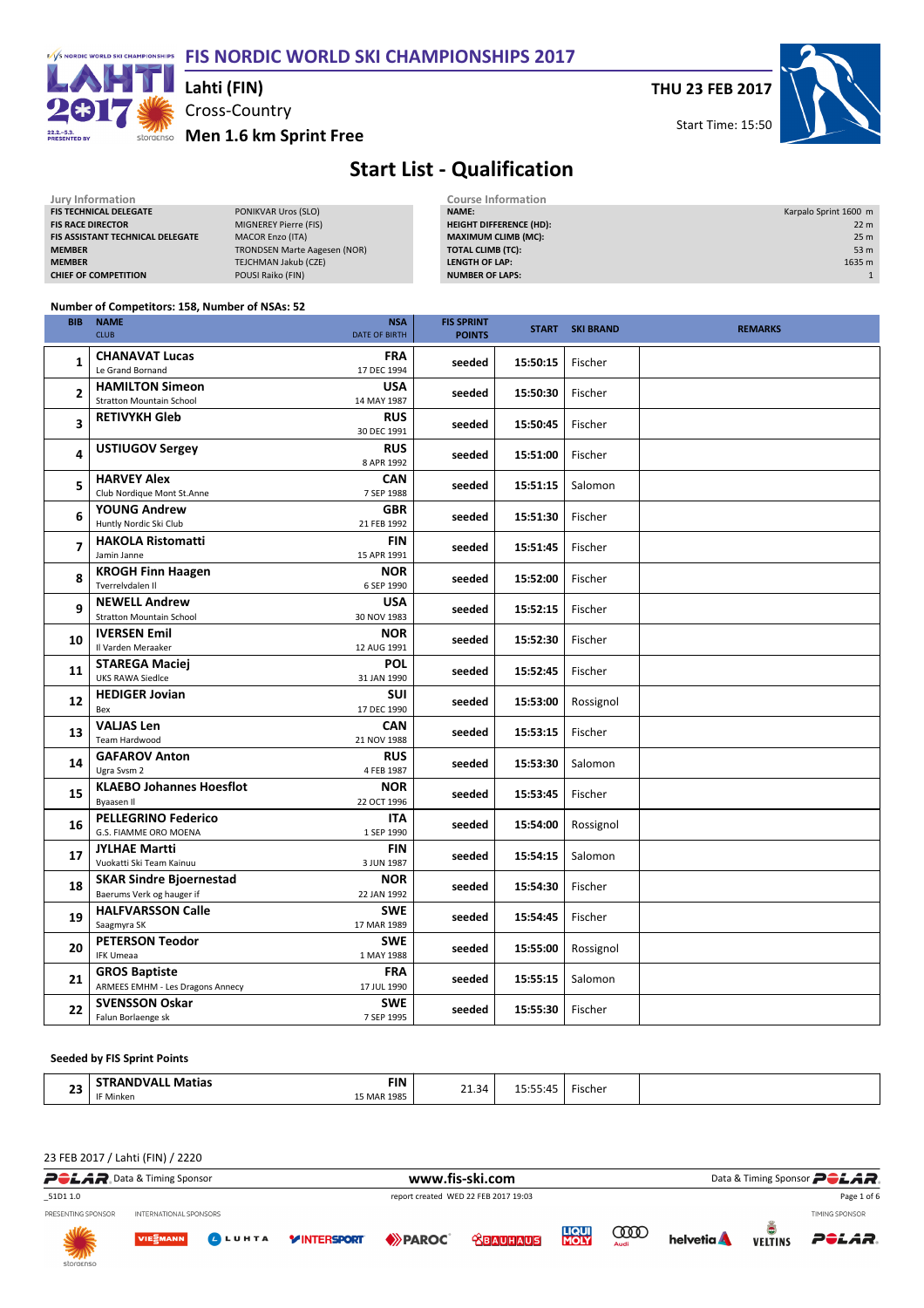F/S NORDIC WORLD SKI CHAMPIONSHIPS PIS NORDIC WORLD SKI CHAMPIONSHIPS 2017



Cross-Country Lahti (FIN)

THU 23 FEB 2017



### Start List - Qualification

| <b>BIB</b> | <b>NAME</b><br><b>CLUB</b>                                | <b>NSA</b><br><b>DATE OF BIRTH</b> | <b>FIS SPRINT</b><br><b>POINTS</b> |          | <b>START SKI BRAND</b> | <b>REMARKS</b>      |
|------------|-----------------------------------------------------------|------------------------------------|------------------------------------|----------|------------------------|---------------------|
| 24         | <b>NORTHUG Petter Jr.</b><br>Strindheim IL                | <b>NOR</b><br>6 JAN 1986           | 23.72                              | 15:56:00 | Fischer                | World Champion 2015 |
| 25         | <b>JOUVE Richard</b><br>ARMEE-EMHM Montgenevre Val claree | <b>FRA</b><br>25 OCT 1994          | 30.30                              | 15:56:15 | Rossignol              |                     |
| 26         | <b>PENTSINEN Anssi</b><br>Vantaan Hiihtoseura             | <b>FIN</b><br>30 AUG 1986          | 31.44                              | 15:56:30 | Fischer                |                     |
| 27         | <b>EISENLAUER Sebastian</b><br>SC Sonthofen               | <b>GER</b><br>13 MAR 1990          | 34.77                              | 15:56:45 | Fischer                |                     |
| 28         | <b>JAY Renaud</b><br><b>DOUANES - Les Menuires</b>        | <b>FRA</b><br>12 AUG 1991          | 36.65                              | 15:57:00 | Salomon                |                     |
| 29         | <b>TRITSCHER Bernhard</b><br>SK Saalfelden-Salzburg       | <b>AUT</b><br>25 APR 1988          | 37.38                              | 15:57:15 | Fischer                |                     |
| 30         | <b>KILP Marko</b><br>Voru Skiclub                         | <b>EST</b><br>1 NOV 1993           | 39.44                              | 15:57:30 | Fischer                |                     |
| 31         | MIYAZAWA Hiroyuki<br>JR East Ski Team                     | <b>JPN</b><br>12 OCT 1991          | 40.98                              | 15:57:45 | Fischer                |                     |
| 32         | <b>BOLSHUNOV Alexander</b>                                | <b>RUS</b><br>31 DEC 1996          | 46.40                              | 15:58:00 |                        |                     |
| 33         | <b>WESTBERG Karl-Johan</b><br>Boraas Sk                   | <b>SWE</b><br>9 DEC 1992           | 47.22                              | 15:58:15 | Salomon                |                     |
| 34         | <b>FURGER Roman</b><br>Schattdorf                         | SUI<br>10 FEB 1990                 | 48.06                              | 15:58:30 | Fischer                |                     |
| 35         | <b>RANKEL Raido</b><br>Voru Skiclub                       | <b>EST</b><br>13 JAN 1990          | 49.07                              | 15:58:45 | Fischer                |                     |
| 36         | <b>BALDAUF Dominik</b><br>SV Sulzberg-Vorarlberg          | <b>AUT</b><br>23 APR 1992          | 53.77                              | 15:59:00 | Fischer                |                     |
| 37         | <b>BARTON Jan</b><br>SK Nove Mesto na Morave              | CZE<br>29 JAN 1990                 | 57.05                              | 15:59:15 | Salomon                |                     |
| 38         | <b>COCKNEY Jesse</b><br>Foothills Nordic Ski Club         | <b>CAN</b><br>26 JUL 1989          | 57.19                              | 15:59:30 | Fischer                |                     |
| 39         | <b>BJORNSEN Erik</b><br>APU Nordic Ski Center             | <b>USA</b><br>14 JUL 1991          | 58.15                              | 15:59:45 | Rossignol              |                     |
| 40         | <b>KUKLIN Mikhail</b><br>RA                               | <b>BLR</b><br>2 NOV 1987           | 59.37                              | 16:00:00 | Fischer                |                     |
| 41         | <b>STADLOBER Luis</b><br>SC Sparkasse Radstadt-Salzburg   | <b>AUT</b><br>23 JUL 1991          | 59.84                              | 16:00:15 |                        |                     |
| 42         | <b>URBANI Simone</b><br><b>CS CARABINIERI</b>             | <b>ITA</b><br>19 JUN 1992          | 60.42                              | 16:00:30 |                        |                     |
| 43         | <b>SIMENC Miha</b><br><b>TSK Logatec</b>                  | <b>SLO</b><br>21 DEC 1995          | 62.00                              | 16:00:45 | Fischer                |                     |
| 44         | <b>JOHNSGAARD Knute</b><br>Whitehorse CC Ski Club         | <b>CAN</b><br>5 DEC 1992           | 62.68                              | 16:01:00 | Fischer                |                     |
| 45         | <b>BELLINGHAM Phillip</b><br>Birkebeiner Nordic Ski Club  | <b>AUS</b><br>24 FEB 1991          | 65.51                              | 16:01:15 |                        |                     |
| 46         | <b>VAICIULIS Modestas</b>                                 | <b>LTU</b><br>11 APR 1989          | 70.76                              | 16:01:30 | Fischer                |                     |
| 47         | <b>MLYNAR Peter</b><br>SKP Vysoke Tatry                   | <b>SVK</b><br>1 MAR 1988           | 75.43                              | 16:01:45 | Fischer                |                     |
| 48         | <b>KLISZ Pawel</b><br><b>UKS RAWA Siedlce</b>             | <b>POL</b><br>4 AUG 1992           | 79.04                              | 16:02:00 | Fischer                |                     |
| 49         | <b>MORGAN Cole</b><br>Sun Valley Ski Education Fnd        | <b>USA</b><br>10 MAR 1994          | 81.34                              | 16:02:15 |                        |                     |
| 50         | <b>LAMPIC Janez</b><br>TSK Triglav Kranj                  | <b>SLO</b><br>27 SEP 1996          | 84.08                              | 16:02:30 | Fischer                |                     |
| 51         | <b>VOLOTKA Denis</b>                                      | KAZ<br>10 OCT 1985                 | 84.79                              | 16:02:45 |                        |                     |
| 52         | <b>KOLL Kristjan</b><br>Nomme Sportclub                   | <b>EST</b><br>3 JUN 1995           | 88.82                              | 16:03:00 |                        |                     |

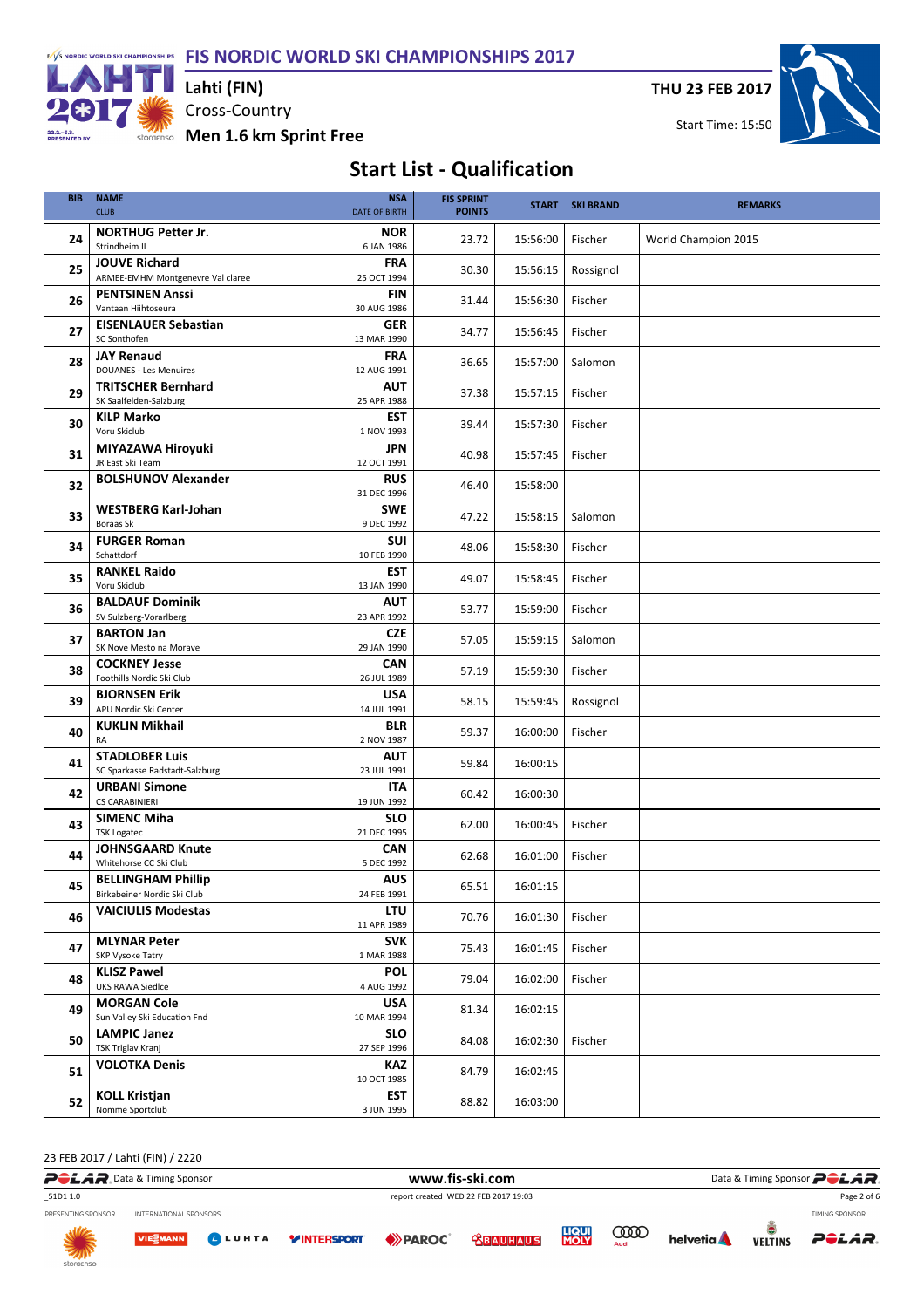F/S NORDIC WORLD SKI CHAMPIONSHIPS FIS NORDIC WORLD SKI CHAMPIONSHIPS 2017



Cross-Country storaenso Men 1.6 km Sprint Free Lahti (FIN)

THU 23 FEB 2017



### Start List - Qualification

| <b>BIB</b> | <b>NAME</b><br><b>CLUB</b>                                   | <b>NSA</b><br><b>DATE OF BIRTH</b> | <b>FIS SPRINT</b><br><b>POINTS</b> |          | <b>START SKI BRAND</b> | <b>REMARKS</b> |
|------------|--------------------------------------------------------------|------------------------------------|------------------------------------|----------|------------------------|----------------|
| 53         | <b>ASTAPENKA Yury</b>                                        | <b>BLR</b><br>10 OCT 1990          | 90.87                              | 16:03:15 | Fischer                |                |
| 54         | <b>DADIC Edi</b><br><b>TSK Ravnogorac</b>                    | <b>CRO</b><br>22 DEC 1993          | 97.73                              | 16:03:30 |                        |                |
| 55         | <b>SEGEC Andrei</b><br>SKI TEAM JASE LATKY                   | <b>SVK</b><br>24 MAY 1994          | 101.35                             | 16:03:45 |                        |                |
| 56         | <b>DOLAR Miha</b><br><b>TSK Bled</b>                         | <b>SLO</b><br>13 OCT 1995          | 102.12                             | 16:04:00 |                        |                |
| 57         | <b>BIKSE Indulis</b><br>SS Arkadija                          | LAT<br>15 SEP 1995                 | 102.53                             | 16:04:15 | Fischer                |                |
| 58         | <b>TAMMJARV Karel</b><br><b>Tartu Skiclub</b>                | <b>EST</b><br>25 MAY 1989          | 103.25                             | 16:04:30 | Fischer                |                |
| 59         | <b>RAZYM Ales</b><br>Sport Club Plzen                        | <b>CZE</b><br>19 AUG 1986          | 103.64                             | 16:04:45 | Fischer                |                |
| 60         | <b>ANTOLEC Jan</b><br><b>AZS AWF Katowice</b>                | <b>POL</b><br>3 MAY 1990           | 103.86                             | 16:05:00 | Fischer                |                |
| 61         | <b>NOVAK Michal</b><br>$\pmb{\mathsf{x}}$                    | <b>CZE</b>                         | 104.10                             | 16:05:15 | Salomon                |                |
| 62         | <b>KRASOVSKYI Oleksii</b>                                    | <b>UKR</b><br>30 MAR 1994          | 105.16                             | 16:05:30 | Fischer                |                |
| 63         | <b>SULEK Miroslav</b><br>SKI TEAM JASE LATKY                 | <b>SVK</b><br>16 MAR 1993          | 106.37                             | 16:05:45 |                        |                |
| 64         | <b>TERENTJEV Stepan</b><br>Startas                           | LTU<br>16 MAY 1996                 | 108.19                             | 16:06:00 |                        |                |
| 65         | <b>SEMENOV Michail</b>                                       | <b>BLR</b><br>6 FEB 1986           | 108.99                             | 16:06:15 | Atomic                 |                |
| 66         | <b>BING Thomas</b><br>Rhoener WSV Dermbach                   | GER<br>3 APR 1990                  | 118.71                             | 16:06:30 | Rossignol              |                |
| 67         | <b>SMITH Callum</b><br>Huntly Nordic Ski Club                | <b>GBR</b><br>12 OCT 1992          | 119.25                             | 16:06:45 |                        |                |
| 68         | <b>LIEDERER Niklas</b><br>WSV Ramsau a. Dachstein-Steiermark | <b>AUT</b><br>22 SEP 1991          | 121.77                             | 16:07:00 | Atomic                 |                |
| 69         | <b>WESTGAARD Thomas Hjalmar</b>                              | <b>IRL</b><br>10 OCT 1995          | 125.07                             | 16:07:15 |                        |                |
| 70         | <b>WATSON Callum</b><br>Cooma Ski Club                       | <b>AUS</b><br>6 OCT 1989           | 127.33                             | 16:07:30 | Fischer                |                |
| 71         | <b>RAKHIMBAYEV Daulet</b>                                    | <b>KAZ</b><br>21 MAR 1992          | 131.42                             | 16:07:45 |                        |                |
| 72         | <b>PEREKHODA Ruslan</b>                                      | <b>UKR</b><br>18 JUL 1987          | 134.71                             | 16:08:00 | Fischer                |                |
| 73         | <b>PEPENE Paul Constantin</b><br>CS Dinamo Bucuresti         | <b>ROU</b><br>21 MAY 1988          | 135.59                             | 16:08:15 | Fischer                |                |
| 74         | <b>VIGANTS Raimo</b><br>Madona                               | LAT<br>25 FEB 1999                 | 136.22                             | 16:08:30 | Fischer                |                |
| 75         | <b>STROLIA Tautvydas</b><br>CitySkier                        | <b>LTU</b><br>31 MAR 1995          | 138.26                             | 16:08:45 | Fischer                |                |
| 76         | <b>CIOANCA Alin Florin</b><br><b>CSM Bistrita</b>            | <b>ROU</b><br>1 APR 1995           | 141.02                             | 16:09:00 |                        |                |
| 77         | <b>MOELLER Martin</b>                                        | <b>DEN</b><br>18 MAY 1980          | 147.23                             | 16:09:15 | Fischer                |                |
| 78         | <b>MICHALOVSKY Rudolf</b><br>SKI TEAM JASE LATKY             | <b>SVK</b><br>18 FEB 1992          | 149.84                             | 16:09:30 |                        |                |
| 79         | <b>DURSUN Hamza</b>                                          | <b>TUR</b><br>11 FEB 1994          | 151.01                             | 16:09:45 |                        |                |
| 80         | <b>ROJO Imanol</b><br>ALPINO UZTURRE-RFEDI                   | <b>ESP</b><br>30 NOV 1990          | 152.54                             | 16:10:00 | Salomon                |                |
| 81         | <b>ORLYK Andrii</b>                                          | <b>UKR</b><br>6 MAR 1998           | 156.07                             | 16:10:15 |                        |                |

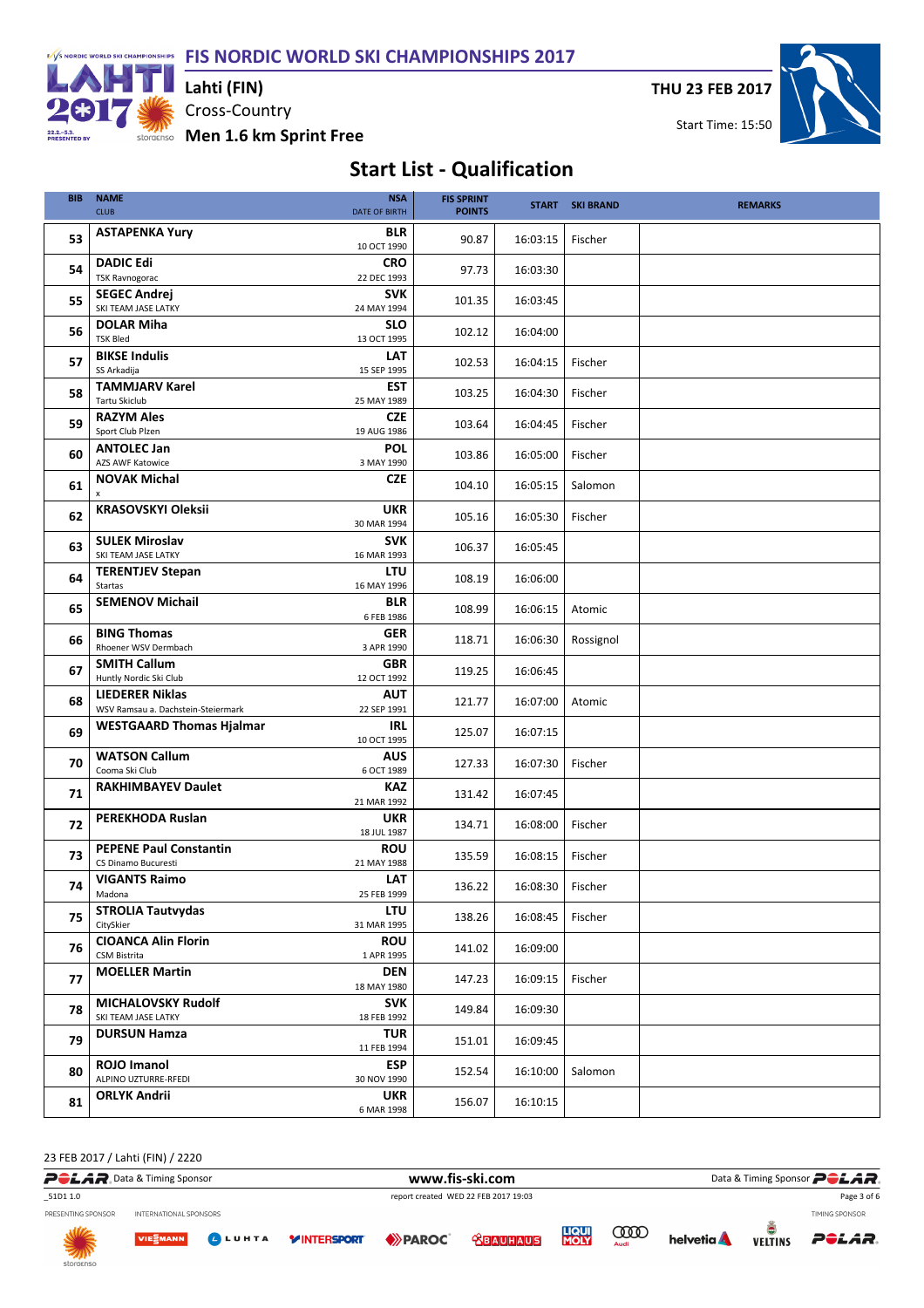F/S NORDIC WORLD SKI CHAMPIONSHIPS FIS NORDIC WORLD SKI CHAMPIONSHIPS 2017



Cross-Country Lahti (FIN)

THU 23 FEB 2017



storaenso Men 1.6 km Sprint Free

# Start List - Qualification

| <b>BIB</b> | <b>NAME</b><br><b>CLUB</b>                               | <b>NSA</b><br><b>DATE OF BIRTH</b> | <b>FIS SPRINT</b><br><b>POINTS</b> |          | <b>START SKI BRAND</b> | <b>REMARKS</b> |
|------------|----------------------------------------------------------|------------------------------------|------------------------------------|----------|------------------------|----------------|
|            |                                                          |                                    |                                    |          |                        |                |
| 82         | <b>KONYA Adam</b><br>Veszpremi SE                        | <b>HUN</b><br>19 DEC 1992          | 156.08                             | 16:10:30 |                        |                |
|            |                                                          |                                    |                                    |          |                        |                |
| 83         | <b>KOVACS Paul</b><br>Birkebeiner Nordic Ski Club        | <b>AUS</b><br>22 OCT 1990          | 161.18                             | 16:10:45 |                        |                |
|            |                                                          | <b>SRB</b>                         |                                    |          |                        |                |
| 84         | <b>RASTIC Damir</b><br>SJENICA                           | 23 JUL 1988                        | 161.33                             | 16:11:00 |                        |                |
|            | <b>DRUSYS Jaunius</b>                                    |                                    |                                    |          |                        |                |
| 85         | Sc Viesulas                                              | <b>LTU</b><br>27 JUN 1995          | 161.62                             | 16:11:15 | Fischer                |                |
|            | <b>HULGAARD Lasse</b>                                    | <b>DEN</b>                         |                                    |          |                        |                |
| 86         | Copenhagen Skiing club                                   | 27 MAR 1991                        | 198.49                             | 16:11:30 | Fischer                |                |
|            | <b>CLUGNET James</b>                                     | <b>GBR</b>                         |                                    |          |                        |                |
| 87         |                                                          | 4 DEC 1996                         | 202.12                             | 16:11:45 | Fischer                |                |
|            | <b>HOGIU Petrica</b>                                     | <b>ROU</b>                         |                                    |          |                        |                |
| 88         | <b>CSM Bistrita</b>                                      | 16 JUN 1991                        | 220.38                             | 16:12:00 | Fischer                |                |
|            | <b>BIRGISSON Saevar</b>                                  | ISL                                |                                    |          |                        |                |
| 89         | OLAFSFJORDUR                                             | 15 FEB 1988                        | 222.76                             | 16:12:15 |                        |                |
|            | <b>CHUCHUGANOV Yordan</b>                                | <b>BUL</b>                         |                                    |          |                        |                |
| 90         | Alexander Logistics                                      | 25 FEB 1996                        | 223.56                             | 16:12:30 | Fischer                |                |
| 91         | <b>PLAKALOVIC Mladen</b>                                 | BIH                                | 229.07                             | 16:12:45 |                        |                |
|            | SK Sarajevo-Istocno Sarajevo                             | 25 SEP 1991                        |                                    |          |                        |                |
| 92         | POPA Raul Mihai                                          | <b>ROU</b>                         | 229.45                             | 16:13:00 |                        |                |
|            | Pc Brasov                                                | 9 NOV 1997                         |                                    |          |                        |                |
| 93         | <b>SEYD Seyed Sattar</b>                                 | IRI                                | 231.99                             | 16:13:15 |                        |                |
|            |                                                          | 26 NOV 1987                        |                                    |          |                        |                |
| 94         | <b>BRIEDIS Ingmars</b>                                   | LAT                                | 236.64                             | 16:13:30 |                        |                |
|            | A <sub>2</sub>                                           | 16 JUN 1983                        |                                    |          |                        |                |
| 95         | <b>VIYACHEV Nikolay</b>                                  | <b>BUL</b>                         | 238.64                             | 16:13:45 |                        |                |
|            | SK Panichishte 2009                                      | 8 AUG 1998                         |                                    |          |                        |                |
| 96         | <b>MIKAYELYAN Mikayel</b><br>Ashocq Cross-country school | ARM<br>10 JUL 1999                 | 243.47                             | 16:14:00 |                        |                |
|            | <b>SKENDER Marko</b>                                     | <b>CRO</b>                         |                                    |          |                        |                |
| 97         | <b>TSK Ravnogorac</b>                                    | 9 JUL 2001                         | 252.85                             | 16:14:15 |                        |                |
|            | <b>MONTGOMERY Nick</b>                                   | <b>AUS</b>                         |                                    |          |                        |                |
| 98         | Birkebeiner Nordic Ski Club                              | 18 SEP 1993                        | 265.30                             | 16:14:30 |                        |                |
|            | <b>SNORINS Janis</b>                                     | <b>LAT</b>                         |                                    |          |                        |                |
| 99         | Talsu NSS                                                | 15 JUL 1995                        | 267.14                             | 16:14:45 | Salomon                |                |
|            | <b>AYCICEK Omer</b>                                      | <b>TUR</b>                         |                                    |          |                        |                |
| 100        |                                                          | 2 OCT 1995                         | 267.43                             | 16:15:00 | Salomon                |                |
| 101        | <b>BURGOV Ivan</b>                                       | <b>BUL</b>                         | 269.23                             | 16:15:15 |                        |                |
|            | Alexander Logistics                                      | 13 JUL 1986                        |                                    |          |                        |                |
| 102        | <b>PEJCINOVIC Mirsad</b>                                 | <b>SRB</b>                         | 269.28                             | 16:15:30 |                        |                |
|            | Amar Garibovic                                           | 6 JAN 1996                         |                                    |          |                        |                |
| 103        | <b>DE MARRE Thibaut</b>                                  | BEL                                | 273.55                             | 16:15:45 |                        |                |
|            | SRHF                                                     | 23 FEB 1998                        |                                    |          |                        |                |
| 104        | YOLTUKHOVSKYY Oleg                                       | <b>UKR</b>                         | 275.18                             | 16:16:00 |                        |                |
|            |                                                          | 21 JUN 1987                        |                                    |          |                        |                |
| 105        | <b>HULGAARD Jens</b>                                     | <b>DEN</b>                         | 278.60                             | 16:16:15 |                        |                |
|            |                                                          | 25 MAR 1989                        |                                    |          |                        |                |
| 106        | <b>HRKALOVIC Emir</b><br>Sjenica                         | <b>SRB</b>                         | 279.09                             | 16:16:30 |                        |                |
|            | <b>KIASHEMSHAKI Yaghoob</b>                              | 17 MAY 1991                        |                                    |          |                        |                |
| 107        |                                                          | IRI<br>8 JUL 1994                  | 298.96                             | 16:16:45 |                        |                |
|            | <b>SMRKOVIC Rejhan</b>                                   | <b>SRB</b>                         |                                    |          |                        |                |
| 108        | S.K.Pester                                               | 18 DEC 1991                        | 311.98                             | 16:17:00 |                        |                |
|            | <b>JONSSON Albert</b>                                    | ISL                                |                                    |          |                        |                |
| 109        | SFI                                                      | 11 MAY 1997                        | 318.03                             | 16:17:15 |                        |                |
|            | <b>SANTOS Victor</b>                                     | <b>BRA</b>                         |                                    |          |                        |                |
| 110        | National Junior Team                                     | 27 JUN 1997                        | 322.02                             | 16:17:30 |                        |                |

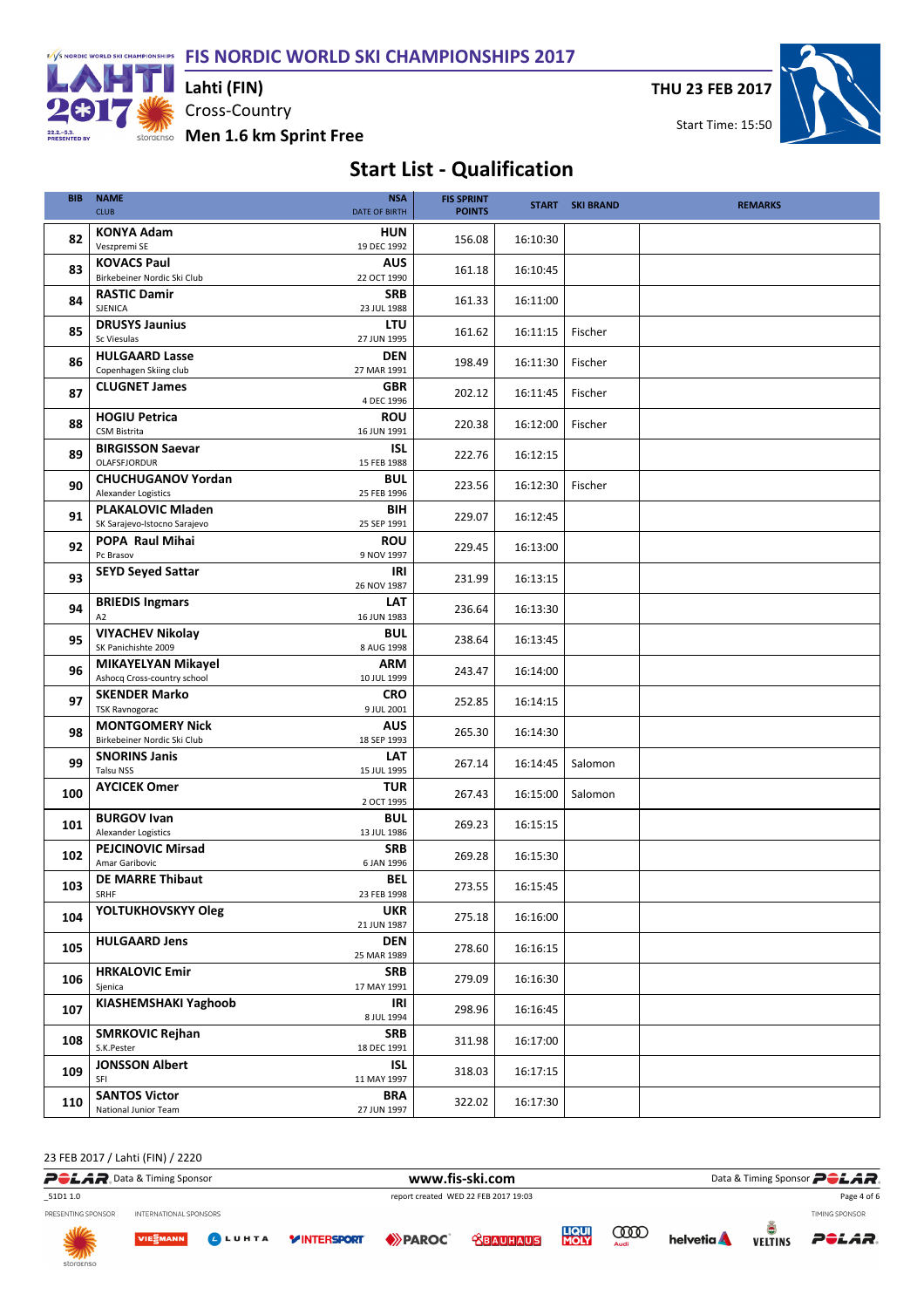FIS NORDIC WORLD SKI CHAMPIONSHIPS 2017



Cross-Country Men 1.6 km Sprint Free Lahti (FIN)

THU 23 FEB 2017

Start Time: 15:50



## Start List - Qualification

| <b>BIB</b> | <b>NAME</b><br><b>CLUB</b>                                               | <b>NSA</b><br>DATE OF BIRTH             | <b>FIS SPRINT</b><br><b>POINTS</b> |          | <b>START SKI BRAND</b> | <b>REMARKS</b> |
|------------|--------------------------------------------------------------------------|-----------------------------------------|------------------------------------|----------|------------------------|----------------|
| 111        | <b>TSOUREKAS Nikolaos</b><br><b>EOS Metsovou</b>                         | <b>GRE</b><br>10 FEB 1999               | 322.23                             | 16:17:45 |                        |                |
| 112        | <b>HLADIKA Jakov</b><br><b>TSK Rijeka-Cavle</b>                          | <b>CRO</b><br>20 APR 2000               | 323.40                             | 16:18:00 |                        |                |
| 113        | <b>GOMBOS Karoly</b><br>Honved Zalka SC                                  | <b>HUN</b><br>3 OCT 1981                | 323.90                             | 16:18:15 |                        |                |
| 114        | <b>KRISTINSSON Brynjar Leo</b><br>Akureyri                               | <b>ISL</b><br>21 JAN 1988               | 324.27                             | 16:18:30 |                        |                |
| 115        | <b>SKIPINA Ognjen</b><br>SK Romanija                                     | BIH<br>28 SEP 1997                      | 329.65                             | 16:18:45 |                        |                |
| 116        | <b>MAGHDID Alireza</b>                                                   | IRI<br>24 JUN 1989                      | 336.47                             | 16:19:00 |                        |                |
| 117        | <b>PANYIK David</b>                                                      | <b>HUN</b><br>17 MAY 1995               | 338.08                             | 16:19:15 |                        |                |
| 118        | <b>OGLAGO Amed</b>                                                       | <b>TUR</b><br>23 FEB 1998               | 343.87                             | 16:19:30 |                        |                |
| 119        | <b>ROEMER Tue</b><br>Ks                                                  | <b>DEN</b><br>7 FEB 1992                | 351.43                             | 16:19:45 |                        |                |
| 120        | <b>OGNYANOV Simeon</b><br>Sk Rilski skior                                | <b>BUL</b><br>12 APR 1999               | 353.46                             | 16:20:00 |                        |                |
| 121        | <b>SHEMSHAKI Yasin</b>                                                   | IRI<br>27 MAR 1988                      | 360.94                             | 16:20:15 |                        |                |
| 122        | <b>FERNANDEZ Yonathan Jesus</b>                                          | <b>CHI</b><br>14 APR 1986               | 361.10                             | 16:20:30 |                        |                |
| 123        | <b>BANSZKI Bence</b><br>Honved Zalka                                     | <b>HUN</b><br>12 OCT 1993               | 372.42                             | 16:20:45 |                        |                |
| 124        | <b>PAPASIS Panagiotis</b><br><b>EOS Metsovou</b><br><b>LANNES Carlos</b> | <b>GRE</b><br>15 MAR 2000<br><b>ARG</b> | 395.02                             | 16:21:00 |                        |                |
| 125        | <b>AGURTO Juan</b>                                                       | 22 FEB 1979<br><b>CHI</b>               | 399.64                             | 16:21:15 |                        |                |
| 126        | <b>JADA Stavre</b>                                                       | 16 DEC 1984<br><b>MKD</b>               | 404.49                             | 16:21:30 |                        |                |
| 127        | Olimpic Skii<br><b>ROSSITER Jan</b>                                      | 18 MAY 1998<br><b>IRL</b>               | 406.12                             | 16:21:45 |                        |                |
| 128        | <b>COLIC Milos</b>                                                       | 21 SEP 1987<br>BIH                      | 426.98                             | 16:22:00 |                        |                |
| 129        | SK Sarajevo-Istocno Sarajevo<br><b>KARAMICHAS Kleanthis</b>              | 18 FEB 1999<br>GRE                      | 455.33                             | 16:22:15 |                        |                |
| 130        | <b>EOS Metsovou</b><br><b>KYRIAZIS Dimitrios</b>                         | 25 APR 1988<br><b>GRE</b>               | 518.81                             | 16:22:30 |                        |                |
| 131        | <b>EOS Volou</b><br><b>BOCANCEA Cristian</b>                             | 23 JUL 1994<br><b>MDA</b>               | 523.52                             | 16:22:45 |                        |                |
| 132        | Winter Sport association of republi<br><b>KRSTESKI Milancho</b>          | 11 DEC 1998<br><b>MKD</b>               | 525.05                             | 16:23:00 |                        |                |
| 133        | Olimpic Skii<br><b>RAJACK Mark</b>                                       | 5 APR 1998<br><b>TTO</b>                | 530.54                             | 16:23:15 |                        |                |
| 134        | XC Ottawa<br><b>BAENA Cesar</b>                                          | 14 JUN 1981<br><b>VEN</b>               | 586.84                             | 16:23:30 |                        |                |
| 135        | London Region Nordic Ski Club<br><b>JUNGBLUTH RODRIGUEZ Klaus</b>        | 2 NOV 1986<br>ECU                       | 732.97                             | 16:23:45 | Oneway                 |                |
| 136        |                                                                          | 10 JUL 1979                             | 1019.59                            | 16:24:00 | Oneway                 |                |

#### Seeded by Distance Points

| -4.000<br>. .<br>___ | ` Kresimir<br>אועכ<br>:RNKC<br>. | <b>CDC</b><br>ւռւ<br>. | 98.06<br>. | $\overline{\phantom{a}}$<br>Lb:2<br>-⊤.⊥ |  |
|----------------------|----------------------------------|------------------------|------------|------------------------------------------|--|
|                      | <b>TCK</b><br><b>Buducnost</b>   | 100E<br>: JAN          |            |                                          |  |